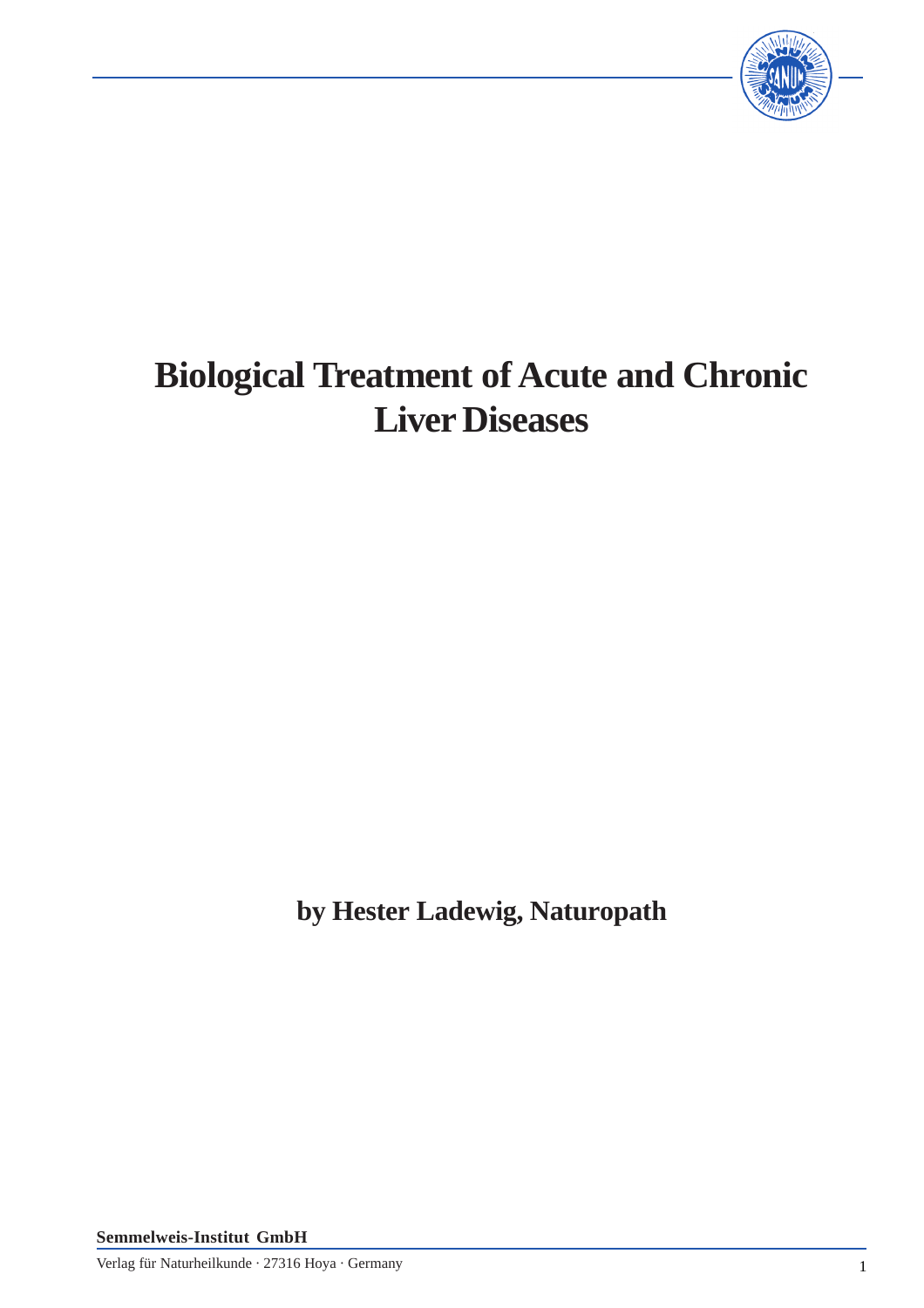In order to know how to treat the liver with biological medicine, we first need to understand what makes the liver ill. The liver diseases as we know it from medical textbooks include hepatitis (viral, auto-immune and other causes), fatty liver, liver cirrhosis, liver cancer, polycystic liver and then also diseases related to bile flow such as cholestasis. In all of the diseases of the liver, the progression from a healthy functional liver to fatty liver and liver cirrhosis is the problem to consider. In other words, fibrogenesis, or the changing of functional liver tissue into non-functional tissue is essentially the problem in these conditions. What we therefore need to understand if we want to treat the liver, is the factors that influence this change in the tissue and how it can be prevented or reversed.

In the biological medicine practice, liver disease is very often diagnosed in patients who come to the practice for a completely different reason. Problems with the liver and liver diseases are very prevalent for various reasons.

- One reason is the fact that everything absorbed from the digestive tract goes through the liver first, before it continues to the heart for distribution throughout the body (portal circulation). The liver acts as filter and detoxification organ and suffers a lot when exposed to an excessive amount of toxins.
- Toxicity from the gut is, however, not the only reason liver disease has become so common. According to the British Liver

Trust, Non-Alcoholic-Fatty-Liver-Disease (NAFLD) or Non-Alcoholic-Steatosis-Hepatitis (NASH) is the most common liver problem in the western world with 20-30% of the population affected. When looking at studies on the causes and development of liver disease conditions, it is not surprising to see why in the western world, it is becoming more and more prevalent. Five themes occur over and over again relating to the development of liver disease:

- 1. Metabolic syndrome
- 2. Chronic inflammation
- 3. Toxicity
- 4. Lack of antioxidants / Oxidative stress
- 5. Gastrointestinal disorders

# **Regarding (1): Metabolic syndrome**

This a combination of disease conditions related to insulin resistance, impaired blood sugar regulation, lipid metabolism and chronic systemic inflammation. In patients with metabolic syndrome, various laboratory parameters can be in an abnormal range, such as the liver enzymes, uric acid, triglycerides, cholesterol, HbA1c, adiponectin and CRP, mainly indicating that liver function, lipid metabolism, blood sugar regulation and inflammation management is impaired. Many studies have shown a very clear link between metabolic syndrome and liver disease, particularly linking lipid metabolism and blood sugar regulation with fibrogenesis and liver damage. Consequently, no biological liver treatment is complete without

considering metabolic syndrome with especially treating insulin resistance, blood sugar regulation and lipid metabolism. Treating metabolic syndrome does not only involve a diet and nutrition regimen with exercise, although that is very important. Respecting the HPA-axis (stress-axis) and therefore paying attention to stress-management and the rhythms of life, is also essential in order to bring back regulation in someone with the metabolic syndrome.

Biological treatment for insulin resistance, fat metabolism and blood sugar regulatory disturbances

## **a) Diet and nutrition**

- Have regular meals
- Consume plenty of raw/cold pressed oils, especially but not exclusively those containing omega 3 fatty acids and plenty of antioxidants such as flaxseed oil, hempseed oil and pump-kinseed oil. Oil slows down the blood sugar release and helps significantly with insulin resistance, blood sugar control and fat metabolism.
- Eat colourful: lots of fresh, seasonal and locally grown vegetables and fruits.
- Avoid sugar and refined flour and products containing them. They have a direct influence on blood sugar metabolism, insulin resistance and fat metabolism.
- Consume only the highest quality animal products and not in great amounts.
- Reduce the intake of starchy carbohydrates.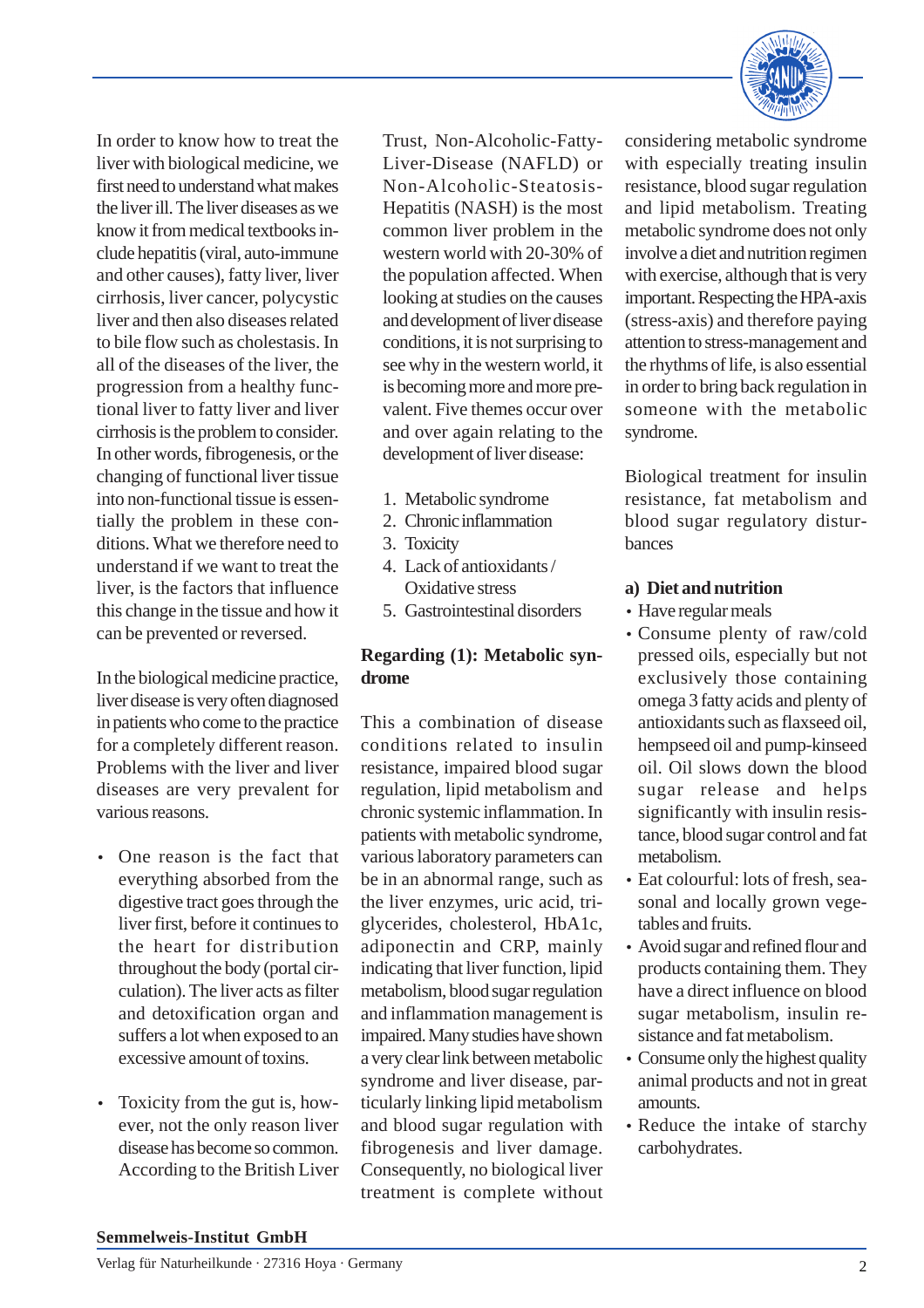

## **b) Orthomolecular medicine**

|                    | Dosage                               | Comment                                                                                                   |
|--------------------|--------------------------------------|-----------------------------------------------------------------------------------------------------------|
| Chromium           | $50 - 500$ mcg                       | Blood sugar regulation and insulin resistance                                                             |
| Vitamin B-complex  | $5 - 100$ mg of<br>B1, B3, B6 and B5 | Vitamin B1, B3 and B6 are very significant in blood<br>sugar regulation and vitamin B5 for fat metabolism |
| Manganese          | $5 - 10$ mg                          | Blood sugar regulation, insulin resistance                                                                |
| Taurine            | 500 - 3000 mg                        | Involved in blood sugar regulation and fat metabolism.<br>Protects against liver damage                   |
| L-Carnitine        | $500 - 2000$ mg                      | Fat metabolism and cellular energy                                                                        |
| Phophatidylcholine | $1500 - 3000$ mg                     | Found in lecithin. Reduces fat accumulation in the liver,<br>constituent of bile.                         |

*Table 1 Orthomolecular treatment of liver disorders*

## **c) Phytotherapy**

Improving fat metabolism and protecting the liver by increasing bile secretion with Artemisia absinthium, Taraxacum officinale (TARAXAN 3X), Cynara scolymus, Cichorium intybus.

Apple cider vinegar, oils, fresh lemon juice and fresh grapefruit juice also help increase bile secretion.

#### **d) HPA-axis and Rhythms**

Respect for the stress-axis / Hypothalamus-Pituatary-Adrenal-Axis and the rhythms of life are essential when treating metabolic syndrome with insulin resistance, blood sugar regulatory disturbances and impaired fat metabolism. The circadian rhythm and other metabolism-and autonomic nervous system related rhythms all have a massive influence on the metabolic syndrome. This implies that at the very least the following is vital for

liver health:

- Regular meals
- Proper sleeping patterns
- Resting/relaxing and activity phases during the day and over longer periods
- Regular exercise
- Stress-management
- Avoid being on a stimulant roller coaster (Coffee, sugar, nicotine...etc.)

#### **e) SANUM Therapy**

Most metabolic syndrome patients benefit from:

- MUCOKEHL and SANUVIS
- FORTAKEHL and CITRO-KEHL

*Please note that this is not a complete list or protocol for every patient. Always treat every single patient as an individual with their own needs. This applies to all the treatment recommendations that will follow in this article.*

A special link between the thyroid, metabolic syndrome and fatty liver has also been stated in many studies. The thyroid has a great influence on lipid metabolism and therefore also on the fat deposition in the liver. Increased thyroid hormone levels decreases the quantity of cholesterol, triglycerides and phospholipids in the plasma. One of the mechanisms by which thyroid hormone decreases the plasma cholesterol levels is by significantly increasing the excretion rate of cholesterol in the bile, which in turn is lost with the feces. Checking for hypothyroidism and treating it when necessary is therefore essential when treating a patient with liver disease.

# **f) Basic treatment for hypothyroidism**

- MUCEDOKEHL
- Hedera Helix (ivy)
- Vitamin B2, B3 and B6 (10 50 mg each in a B-complex)

#### **Semmelweis-Institut GmbH**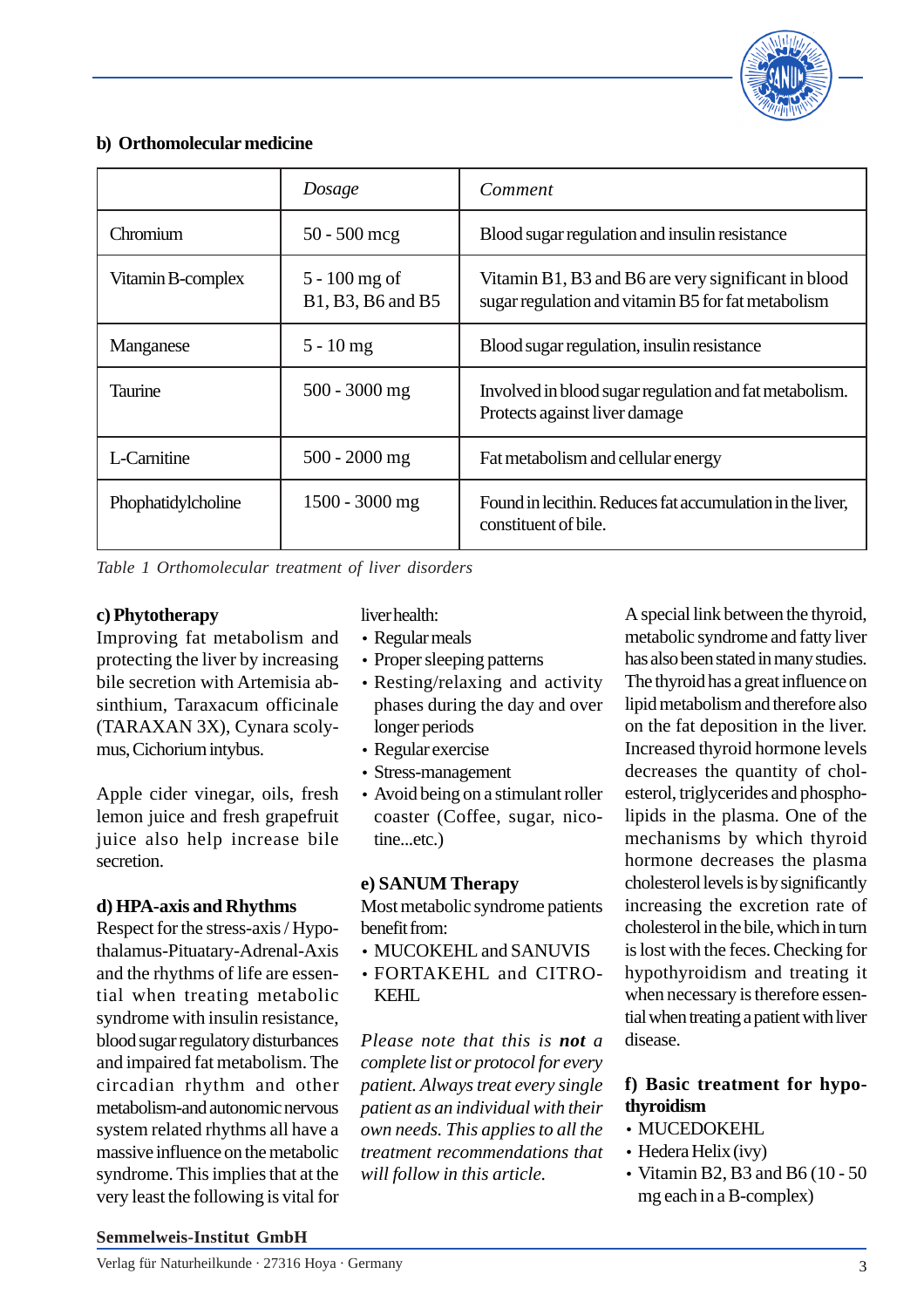

- Iodine (50 100 mcg)
- Selenium (100 300 mcg)
- Improvement of the acid-alkaline balance, because the functioning of the thyroid is very pH dependent: ALKALA N, SANU-VIS and CITROKEHL are recommendable as well as dietary measures.
- If necessary: T3 (Triiodthyronin) or T4 (Thyroxin)

## **Regarding (2):Chronic inflammation**

Chronic or silent inflammation is when the inflammatory cytokines (messenger molecules) in the body are increased all the time due to a particular stimulation of this inflammation but without typical inflammatory symptoms such as redness, swelling, pain and warmth. Many studies show a significant and clear link between a chronic increase in inflammatory cytokines and liver damage or fibrogenesis. In order to influence the liver function positively in liver disease conditions, it is therefore essential to understand what triggers the increase in inflammatory cytokines and how it can be regulated. Anything that the body observes as a stress can increase the inflammatory cytokines. Therefore, strengthening the parasympathetic, alkalising and detoxifying are very important when treating silent inflammation.

Free radical damage or oxidative stress can trigger the inflammatory cascade. Also, many different antioxidants have an anti-inflammatory effect influencing the cascade at different stages. Antioxidants with a particularly strong anti-inflammatory effect include substances such

as Quercetin, Curcumin, OPC, Silymarin (found in Milk thistle/ Carduus Marianus, e.g. SILVAY-SAN), Vitamin E and many other antioxidants which will be discussed later.

Fatty acids have a direct effect on inflammation due to the fact that many of the inflammatory cytokines are synthesized from fatty acids. Omega 3 fatty acids, in particular Eicosapentanoic Acid has a very strong regulatory effect on inflammation. Gamma Linoleic Acid, an omega 6 fatty acid, also plays an important role in managing silent inflammation. Arachadonic acid, also an omega 6 fatty acid, on the other hand promotes inflammation. Arachadonic acid can increase when other omega 6 fatty acids are converted into it or can be obtained from dietary animal fat. Eicopentanoic acid is found especially in fish oil, (LIPISCOR or BIOFRID Fischöl capsules) and can also be formed from the conversion of other omega 3 fatty acids in plant oils such as flaxseed oil, if the enzymes in the body needed for this process function properly. Gamma linoleic acid is found especially in evening primrose, (BIOFRID Plus capsules), and borage oil.

Special attention needs to be paid to chronic infections or foci which all directly influence silent inflammation systemically. It is never an isolated problem limited to where the infection is. The most common chronic infections and easiest to identify include: chronic or recurring sinusitis, root canals, chronic or recurring cystitis and gastrointestinal dysbiosis. All of these conditions are according to biological medicine absolute indication for the use of SANUM remedies together with changing and treating the terrain.

In cases of inflammation of root canals, individual treatment by a biological dentist is necessary. The following SANUM remedies come into question: NOTAKEHL and ARTHROKEHLAN,,A" 6X.

In chronic and recurring cystitis, the following preparations are recommended along with a treatment plan according to the individual needs:

- D-Mannose 1 teaspoonful 1-3 times daily, depending on whether the complaints are acute or chronic.
- At least 2-3 litres of water and kidney/bladder herbal teas combined
- NOTAKEHL, NIGERSAN,

#### **Treatment plan for chronic or recurring sinusitis**

- Nasal sprays / nasal wash with isopathic and homeopathic ampules, including: NOTAKEHL, QUENTAKEHL, FORMASAN, Mucosa comp. (Heel), Euphorbium comp. (Heel). Other isopathic or homeopathic medications specific to the individual
- NOTAKEHL orally
- LATENSIN
- SANUKEHL Staph
- Avoid food allergens, especially dairy products!

*Table 2: Biological treatment for chronic or recurring sinusitis*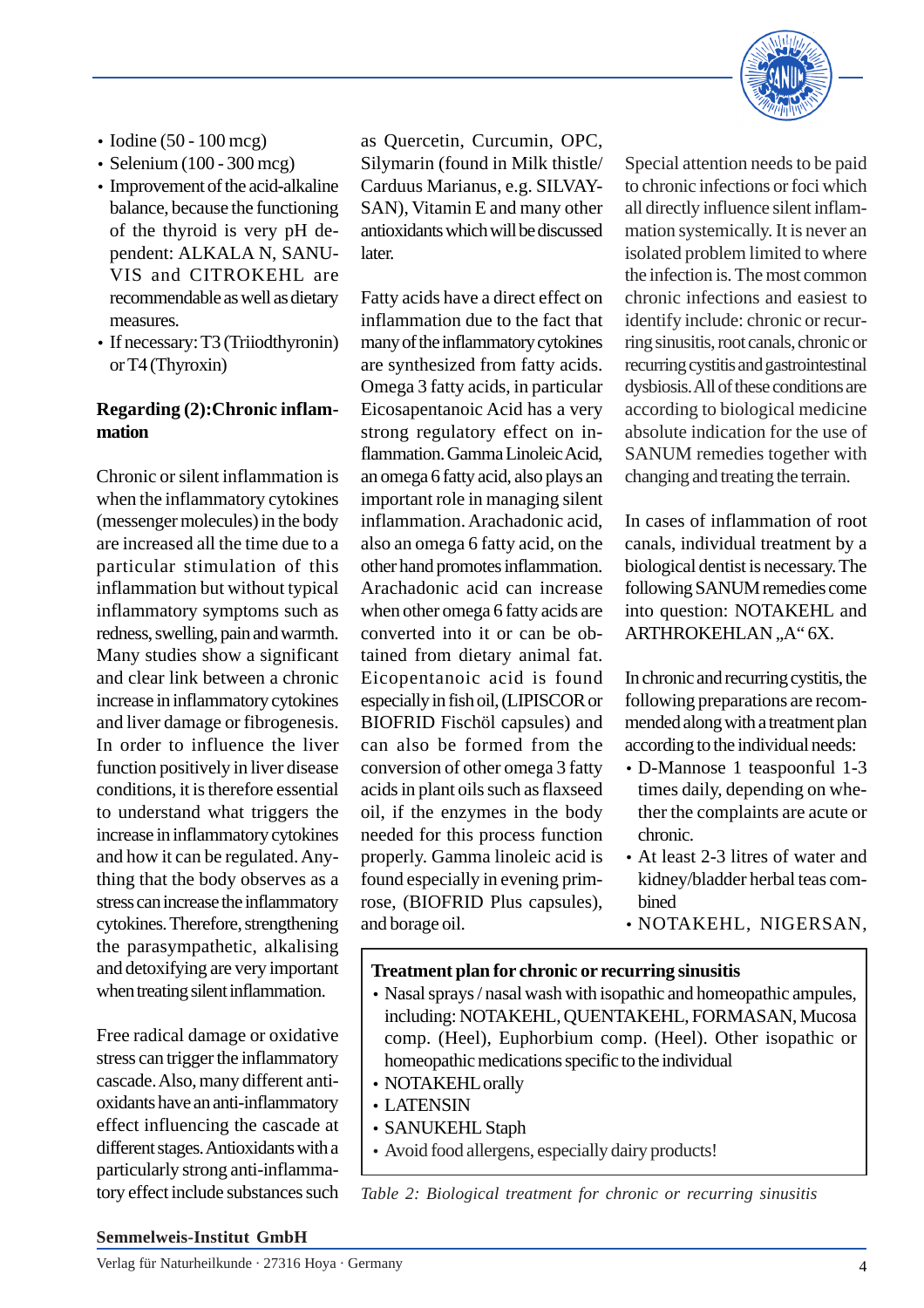

## CITROKEHL

• SANUKEHL Coli, SANU-KEHL Pseu, SANUKEHL Staph according to micro-biological findings.

## **Regarding (3): Toxicity**

This is a major theme when treating liver disease biologically. Toxicity in itself is such a huge theme that it will only be looked at here very briefly. Anyone interested in learning more about toxicity, how to avoid it and deal with it, should look into environmental medicine.

Some ideas to start with however, is to focus on the toxin exposure on which an individual has the greatest influence, which would be at home. Changing a toxic home into a toxinfree home can be a very long process involving changing cleaning products, cosmetics, nutrition at home, storage containers (soft plastics), cookware, bedding, etc. Becoming paranoid about it has never helped anyone, therefore, it is important to do it step by step within the limits of the individual – be it financial, practical or merely a fear of change.

Another aspect is only using pharmaceutical medication when it is really necessary. Examples of obvious overuse of medication are always having painkillers or antacids close by in a handbag, office or at home. Regular headaches are seldom difficult to treat with proper nutrition, water intake and rest. In a few patients, it is a serious and complicated condition, but in most people who take painkillers, it can be avoided. The same applies to antacids and women who take the

pill for hormonal and menstrual , regulation", which should really be called hormonal and menstrual *manipulation*. Pharmaceutical medication can be life saving and can give quality of life when used if it is really necessary. Otherwise, they are a toxic load to the system which the liver has to cope with.

# **Regarding (4): Antioxidant and oxidative stress/free radical damage**

Once again, there is a very clear link proving the protective action antioxidants have on the liver in studies. Glutathione especially has a regulatory effect on fibrogenesis and protects against liver damage. Many antioxidants increase the levels of glutathione in the body. The problem with glutathione and liver disease is that it is not a single amino acid, but consists of 3 amino acids, and although it can be synthesized in all cells, the synthesis in the liver seems to be essential. It is on the one hand needed for to protect the liver and regulate fibrogenesis, but can on the other hand not be synthesized sufficiently when the liver

#### **Antioxidants**

- Glutathione i.v. 600 1800 mg
- L-Cysteine, N-Acetyl-Cysteine 200 600 mg
- Taurine 200 1000 mg
- $\cdot$  Zinc 5 50 mg
- Selenium 100 500 mcg (e.g. Selen-BIOFRID)
- Vitamin C p.o. 1000 3000 mg, i.v. 7500 15 000 mg
- Carduus marianus, Mariendistel (SILVAYSAN 1 capsule 3x daily)
- Quercetin (500 1000 mg)
- Curcumin
- Melatonin is also a strong antioxidant, once again showing the significance of the circadian rhythm, day/night rhythm

*Table 3: Dosages for important antioxidants*

## **Building up the gastrointestinal-lining and regulating gut flora**

- L-Glutamine, 2 10 g (Do not however use L-Glutamine with liver cirrhosis because it may possibly aggravate hepatic encephalopathy)
- Avoid food allergens, sugar and refined flour products
- Consume raw/cold-pressed seed and nut oils
- Take the appropriate probiotics
- FORTAKEHL
- NOTAKEHL
- SANKOMBI
- OKOUBASAN
- SANUKEHL Klebs, Coli or Pseu
- Lactic acid, such as in SANUVIS drops, can help to stabilise the gut flora

*Table 4: Biological treatment for gastrointestinal disorders*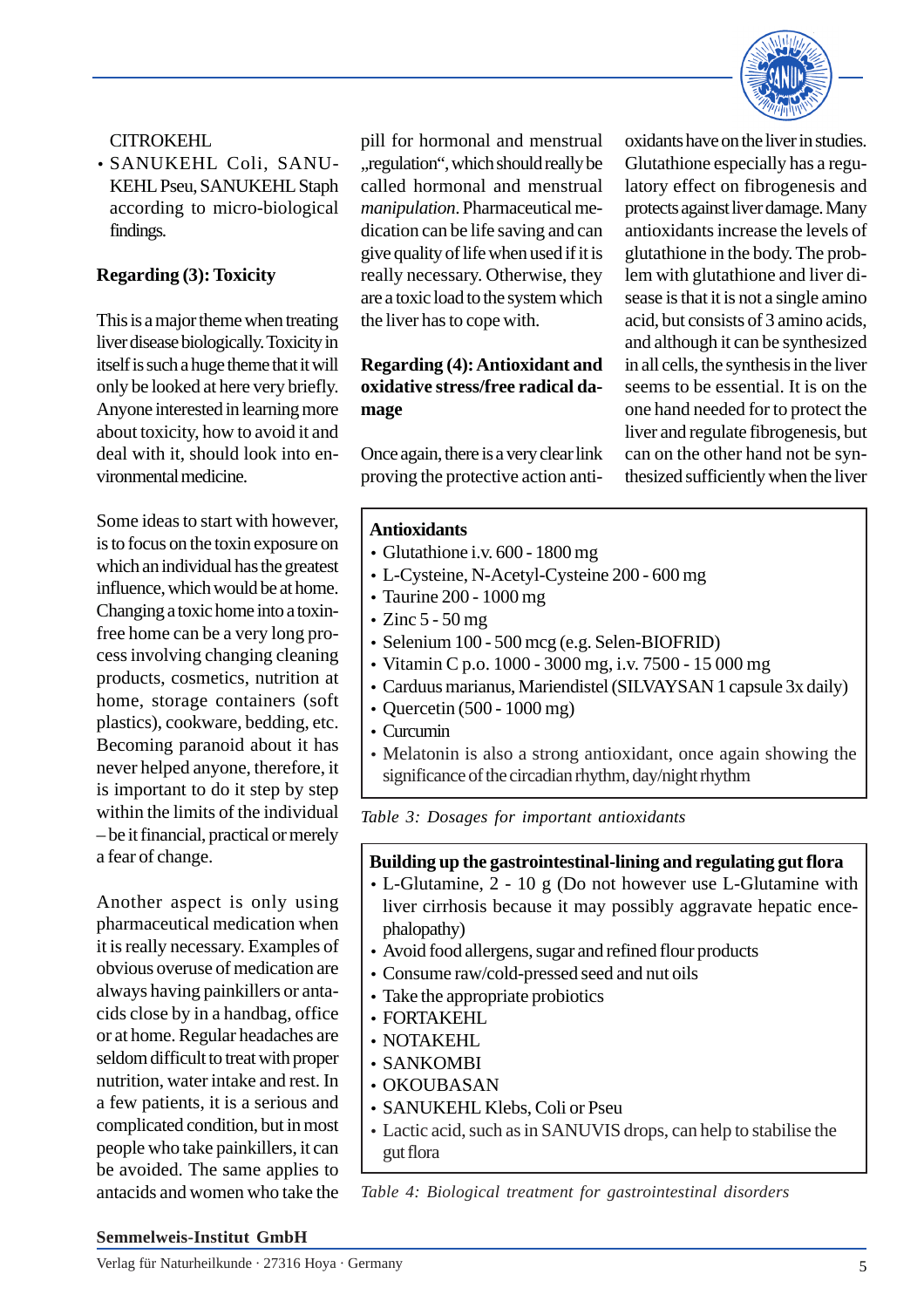

function is limited. Giving Glutathione intravenously can help overcome this problem.

On top of regulation of fibrogenisis, Antioxidants also have an positive effect on silent inflammation and are very significant in supporting detoxification.

## **Regarding (5): Gastrointestinal disorders**

The last of the 5 themes for the biological treatment of liver disease is gastrointestinal tractintegrity. Only recently, a study has been done showing a clear link between non-alcoholic fatty liver disease and the combination of leaky gut syndrome and small intestinal bacterial overgrowth. In biological medicine, it has however been considered essential to treat the gut when treating the liver for a very long time. Regulating the gut flora and building up the gastrointestinal lining is therefore absolutely essential when treating liver disease. Also see the protocols for regulating gut flora according to Dr.Rau and Dr.Werthmann.

On top of treating the liver according to the cause related factors such as those that have been mentioned, there are also many special liver therapies in biological medicine. These include:

- Segmental neural therapy with biological medication (isopathics / SANUM, homeopathics, etc.) which can be individualised more with the particular liver remedies used.
- Rectal ozone insufflation, which has been particularly effective in treating viral hepatitis but also

can reduce inflammation and damage in the liver.

- Local hyperthermia.
- Colon hydrotherapy, which is especially helpful in patients with gastrointestinal problems and also metabolic syndrome, due to the fact that it gets rid of blockages and strengthens the parasympathetic.
- The liver flush according to Hulda Clarke, which has been adapted and supplemented very creatively by many individuals in biological medicine, such as a complete intensive liver detoxification with the above mentioned therapies and the flush in one week.

# **Concluding Remark**

Like with every other disease condition and diseased organ, when working with liver disease, one also needs to remember that there is no textbook human being and no recipe on how to treat the liver in every single individual. That is why there are so many ideas and ways and different causes to consider. The person with more a typical metabolic syndrome (more a Mucor-constitution) will for instance most probably notice faster benefit from therapies such as the liver flush where bile-sluggishness improves and an improvement in blood lipid chemistry can usually been seen very quickly. On the other hand, someone who is more degenerative, rather underweight and tired (more an aspergillic constitution) will feel better quicker from an infusion with high dose glutathione and other energy giving substances. Although both might have a non-alcoholic fatty liver

disease and need similar treatment their priorities would be different and the focus would not be the same. The treatment of liver diseases with biological medication is based on understanding the possible causes and getting to know the patient with their individual needs.

# **Bibliography**

Burgerstein, U.P.; Schurgast, H. & Zimmermann, M. (2007). Handbuch Nährstoffe. Stuttgart: Haug Verlag

Caprio, S. et al.: Glucose dysregulation and hepatic steatosis in obese adolescents: Is there a link? Hepatology 2009; 49(6):1896- 1903.

Gastaldelli, A. et al.: Fatty liver is associated with insulin resistance, risk of coronary heart disease and early atherosclerosis in a large European population. Hepatology 2009; 49(5):1537-1544.

Grieco, A. et al.: Increased intestinal permeability and tight junction alterations in non alcoholic fatty liver disease. Hepatology 2009; 49(6): 1877-1887.

Gröber, U. (2006). Mikronährstoffe. Beratungsempfehlungen für die Praxis. Stuttgart: Wissenschaftliche Verlagsgesellschaft mbH.

Guyton, A.C. & Hall, J.E. (1996). Textbook of Medical Physiology 9<sup>th</sup> edition. Philadelphia: Saunders.

Hassan, M. et al.: Association between hypothyroidism and hepa-